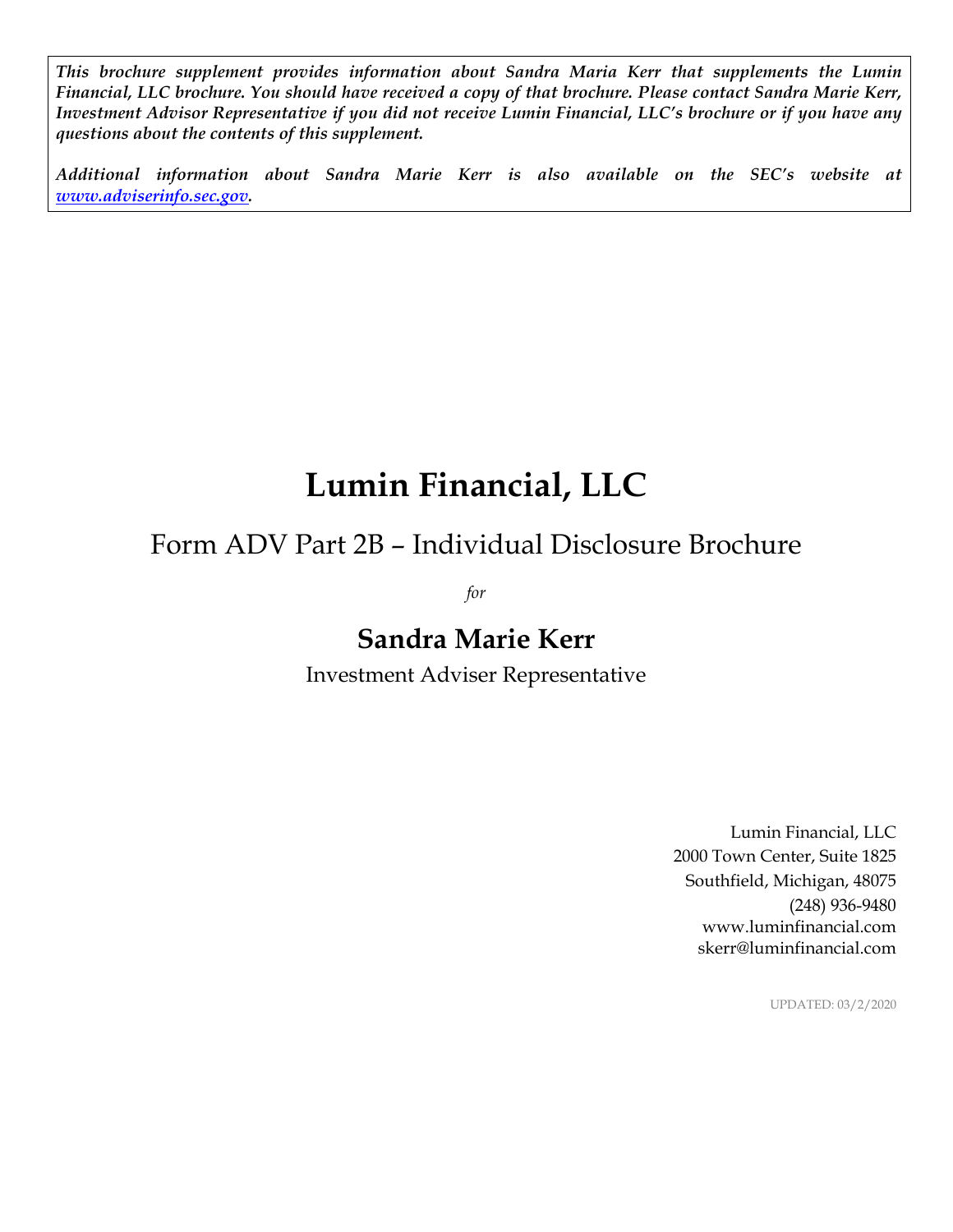## **Item 2: Educational Background and Business Experience**

**Name: Sandra Marie Kerr CRD#:** 2375759 **Born:** 1968

#### **Education Background and Professional Designations:**

#### **Education:**

BSA, University of Michigan – Dearborn, School of Management – 1990

#### **Designations:**

#### **CFP® - Certified Financial Planner**

The CERTIFIED FINANCIAL PLANNER™, CFP® and federally registered CFP (with flame design) marks (collectively, the "CFP® marks") are professional certification marks granted in the United States by Certified Financial Planner Board of Standards, Inc. ("CFP Board").

The CFP® certification is a voluntary certification; no federal or state law or regulation requires financial planners to hold CFP® certification. It is recognized in the United States and a number of other countries for its (1) high standard of professional education; (2) stringent code of conduct and standards of practice; and (3) ethical requirements that govern professional engagements with clients. Currently, more than 62,000 individuals have obtained CFP® certification in the United States.

To attain the right to use the CFP® marks, an individual must satisfactorily fulfill the following requirements:

- Education Complete an advanced college-level course of study addressing the financial planning subject areas that CFP Board's studies have determined as necessary for the competent and professional delivery of financial planning services, and attain a Bachelor's Degree from a regionally accredited United States college or university (or its equivalent from a foreign university). CFP Board's financial planning subject areas include insurance planning and risk management, employee benefits planning, investment planning, income tax planning, retirement planning, and estate planning;
- Examination Pass the comprehensive CFP® Certification Examination. The examination, administered in 10 hours over a two-day period, includes case studies and client scenarios designed to test one's ability to correctly diagnose financial planning issues and apply one's knowledge of financial planning to real world circumstances;
- Experience Complete at least three years of full-time financial planning-related experience (or the equivalent, measured as 2,000 hours per year); and
- Ethics Agree to be bound by CFP Board's *Standards of Professional Conduct*, a set of documents outlining the ethical and practice standards for CFP® professionals.

Individuals who become certified must complete the following ongoing education and ethics requirements in order to maintain the right to continue to use the CFP® marks: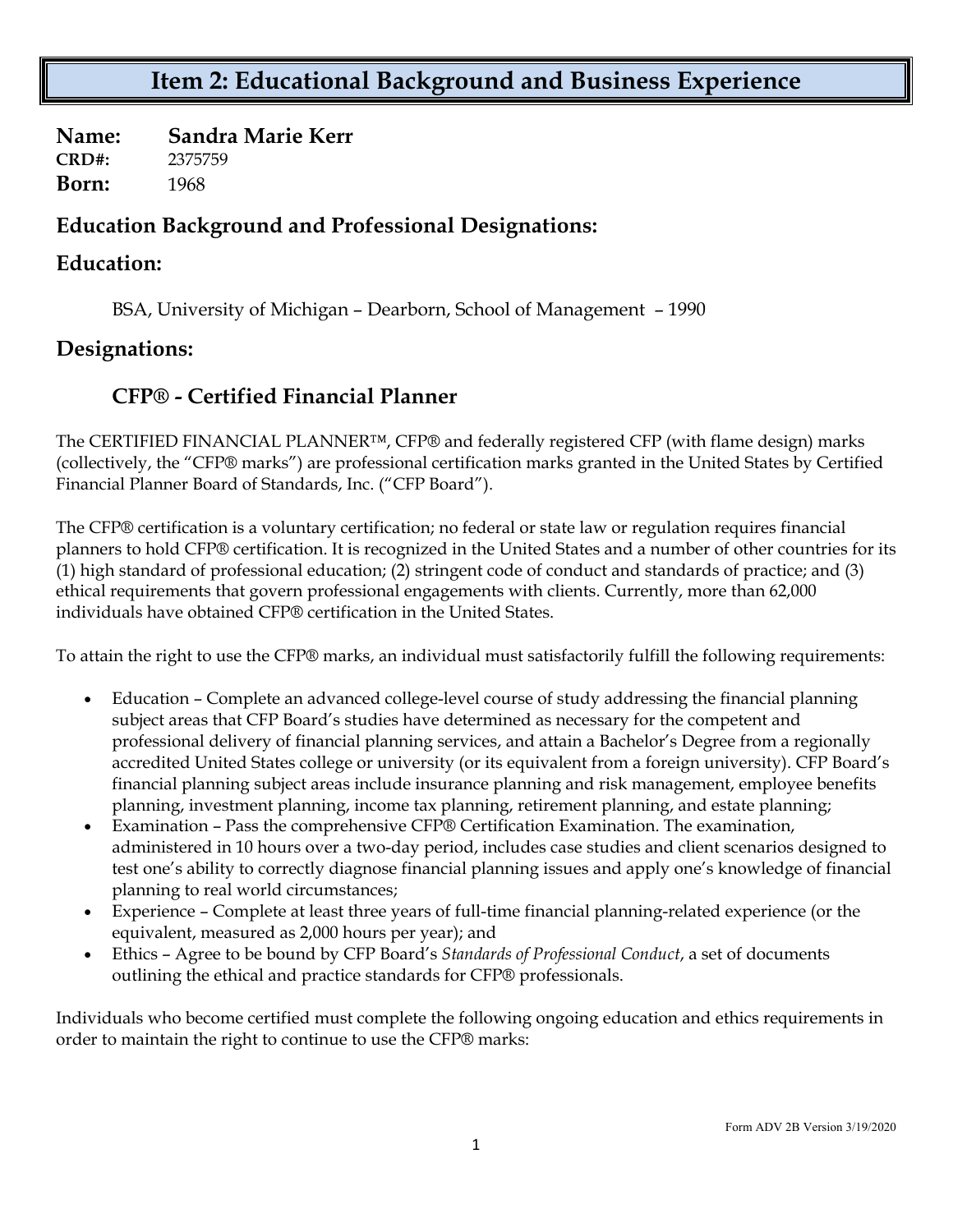- Continuing Education Complete 30 hours of continuing education hours every two years, including two hours on the *Code of Ethics* and other parts of the *Standards of Professional Conduct*, to maintain competence and keep up with developments in the financial planning field; and
- Ethics Renew an agreement to be bound by the *Standards of Professional Conduct*. The Standards prominently require that CFP® professionals provide financial planning services at a fiduciary standard of care. This means CFP® professionals must provide financial planning services in the best interests of their clients.

CFP® professionals who fail to comply with the above standards and requirements may be subject to CFP Board's enforcement process, which could result in suspension or permanent revocation of their CFP® certification.

#### **Accredited Investment Fiduciary® (AIF®)**

- The AIF Designation certifies that the recipient has specialized knowledge of fiduciary standards of care and their application to the investment management process. To receive the AIF Designation, the individual must meet prerequisite criteria based on a combination of education, industry experience, and/or ongoing professional development, complete a training program, successfully pass a comprehensive, closed-book final examination under the supervision of a proctor and agree to abide by the Code of Ethics. In order to maintain the AIF Designation, the individual must annually renew their affirmation of the Code of Ethics and complete six hours of continuing education. The Designation is administered by the Center for Fiduciary Studies, the standards-setting body of fi360.
- Note: This description is provided by fi360 as a guide to AIF and AIFA Designees. It is intended to satisfy amended rules of the Securities and Exchange Commission (SEC) for registered investment advisers who want to list their professional Designations on Part 2 of Form ADV. The language has not been reviewed nor approved by the SEC and listing the AIF or AIFA Designation on Form ADV is the choice of the individual Designation holder. Compliance with the regulation is entirely the responsibility of the adviser and fi360 recommends seeking guidance from their legal counsel and/or compliance department before deciding whether to list their Designation(s) on Form ADV or using the above language.

#### **Business Background:**

| $2020$ – Present | Senior Wealth Advisor<br>Lumin Financial, LLC                       |
|------------------|---------------------------------------------------------------------|
| $2016 - 2019$    | Senior Wealth Advisor<br>Baron Wealth Management, LLC               |
| $2015 - 2016$    | Broker Dealer (Triad Advisors)<br><b>Horizon Wealth Advisors</b>    |
| $2006 - 2015$    | Registered Representative<br>Vision Capital Partners                |
| $1998 - 2006$    | Registered Representative<br>Lincoln Financial Advisors Corporation |